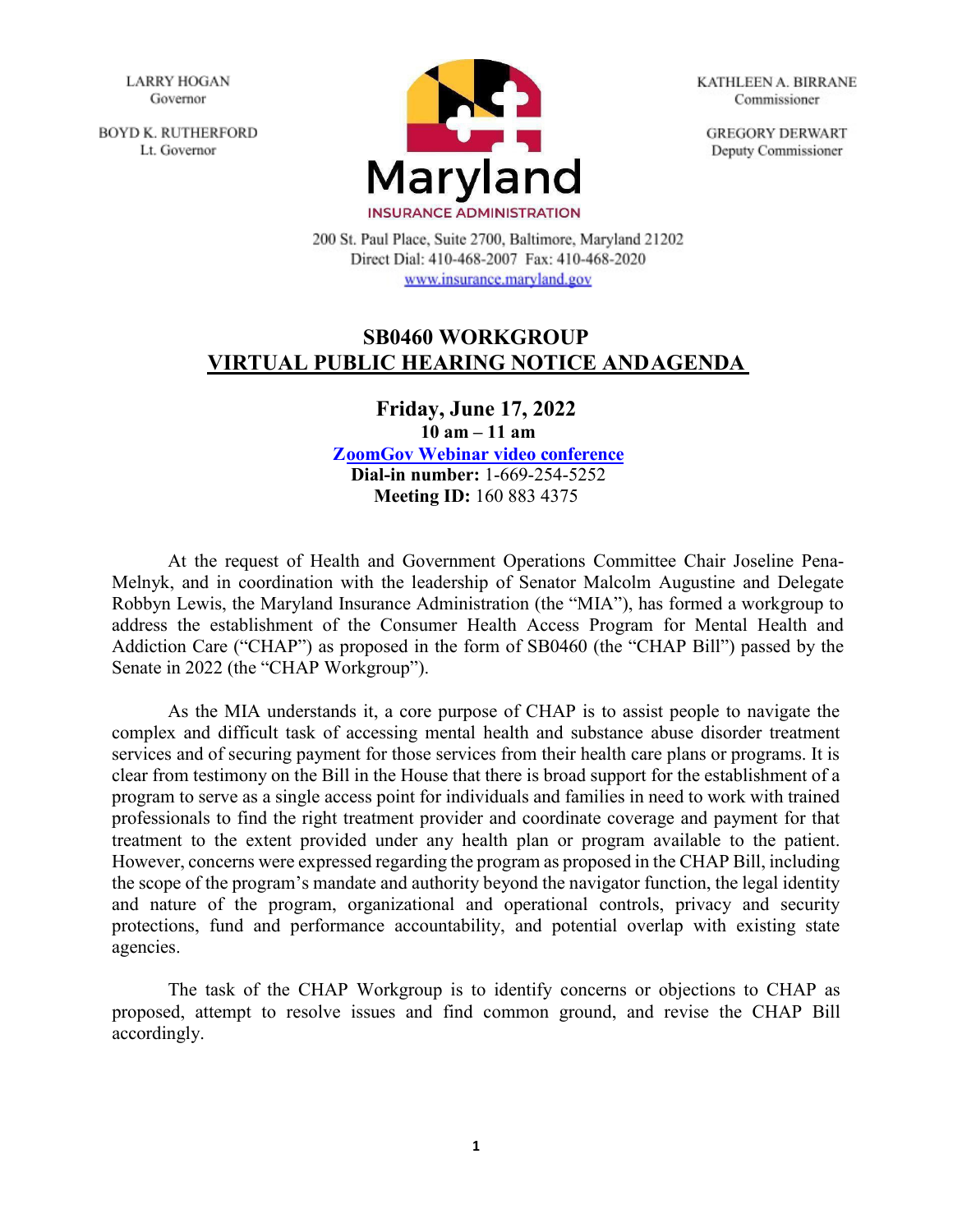The first meeting will be held virtually on Friday, June 17, 2022, at 10 a.m. The primary purpose of the first meeting is to identify and begin to understand objections to CHAP as proposed in the CHAP Bill. Future meetings will focus on specific objections and proposals to address/resolve them.

A preliminary list of issues identified during the House hearing is attached to this Notice. CHAP Workgroup members and interested persons/stakeholders are invited **to add to or comment** *on this list of issues* in writing **by close of business on Tuesday, June 14, 2022**. It is not necessary to address aspects of the CHAP Bill that have not been the subject of concern, such as the need for the navigator function. Comments should focus on objections to the CHAP Bill as passed by the Senate.

Written comments will be circulated to the members of the CHAP Workgroup and summarized for discussion at the June 17 meeting. Additional opportunities to submit written comments will be provided after the June 17 meeting.

The sessions of the CHAP Workgroup are public and, as time and technology permit, individuals will be offered the opportunity to comment.

## **AGENDA**

- **The Purpose of the Workgroup -** *Commissioner Birrane*
- **Introduction of Members -** *Kory Boone, MIA Chief of Staff*
- **Summary of CHAP and the CHAP Bill -** *Senator Augustine*
- **Summary of Concerns Identified**  *Commissioner Birrane*
- **• Proposed Action Plan and Schedule for the Workgroup** MIA Associate *Commissioner David Cooney*
- **Public Comments (If time permits)**
- **Adjournment**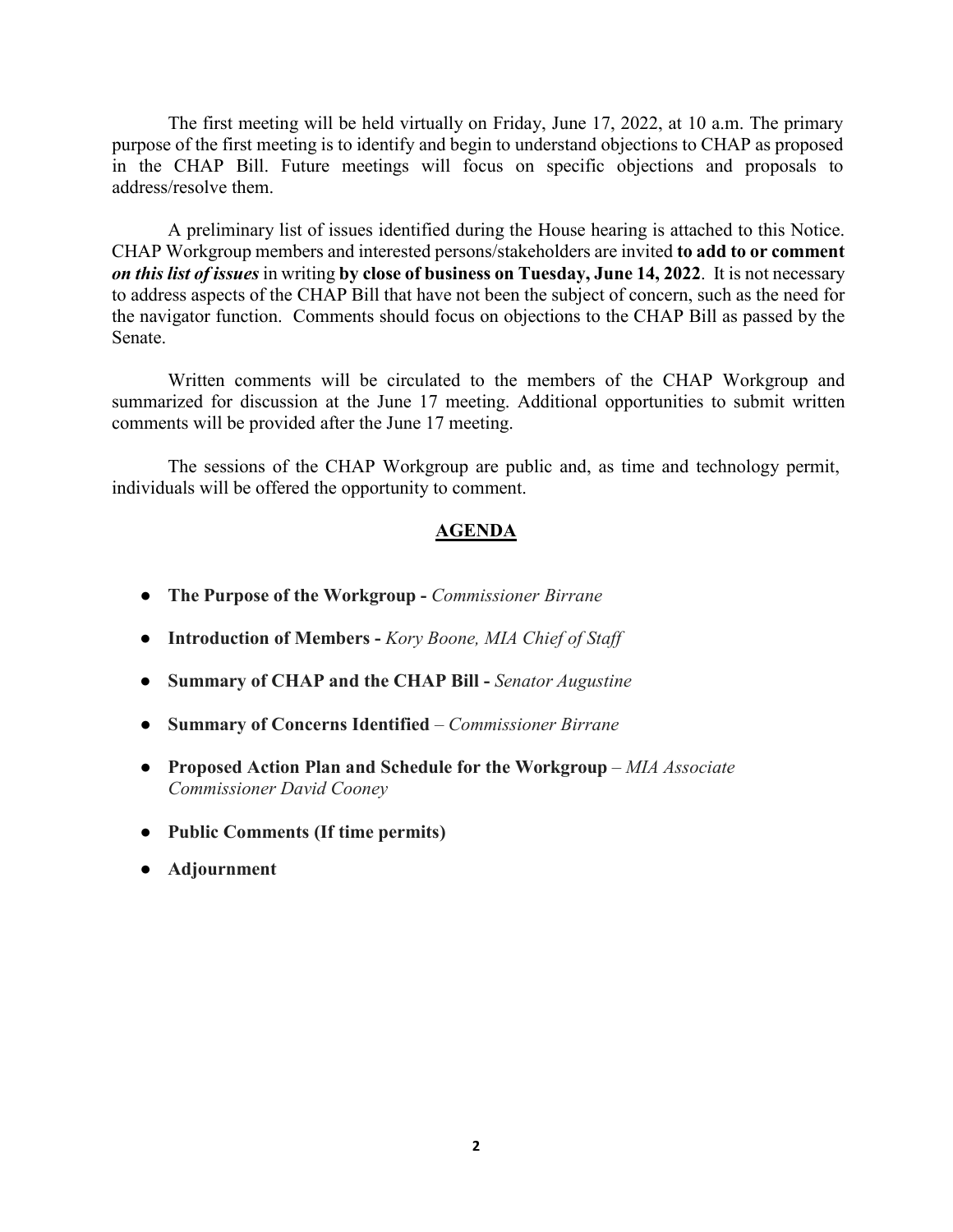## **Preliminary List of Issues – SB0460**

- Scope of the hub's activities and potential overlap with other state agencies:
	- Should the scope of functions be limited to assisting clients with finding providers and care? For example, is providing legal representation an appropriate activity for this entity? Connecting people to covered care requires very different skills than litigating coverage issues and both are different than data analytics.
	- Assisting with enrolling in and understanding health coverage has a possible overlap with MHBE, navigators, and producers.
	- Assisting with filing complaints, including providing legal representation in court, has a possible overlap with HEAU as far as filing appeals and complaints.
	- Outreach and education have a possible overlap with CEAU and HEAU functions.
	- Evaluation of data, investigating complaints, and identifying possible noncompliance with MHPAEA are activities that overlap with the investigation functions of the MIA and the US DOL.
- Privacy:
	- The bill contains ambiguous language that could be read to require state agencies charged with investigating carriers, providers, or others to share confidential investigative information. Currently, documents may be confidential or subject to privilege. What is the proper scope of material that should be shared with the hub?
	- The entities involved would obtain highly sensitive information on individuals' personal financial and health information, specifically including behavioral health, and the limits on use and disclosure are not clear. The wording of the bill would not subject the hub or spokes to HIPAA.
	- What are the appropriate statutory limits on the use of information?
	- What are the appropriate cybersecurity and data security standards for the hub and spokes, including employees and volunteers?
- Nature of the hub, its budget, and oversight:
	- The type of entity needs to be defined: is it a state agency, quasi-state agency, or something else?
	- To whom is the hub accountable for ensuring it is fulfilling its statutory purposes and obligations? Is the hub subject to any oversight for mistakes and errors? Can it and its employees/volunteers be sued? Does it carry professional liability insurance?